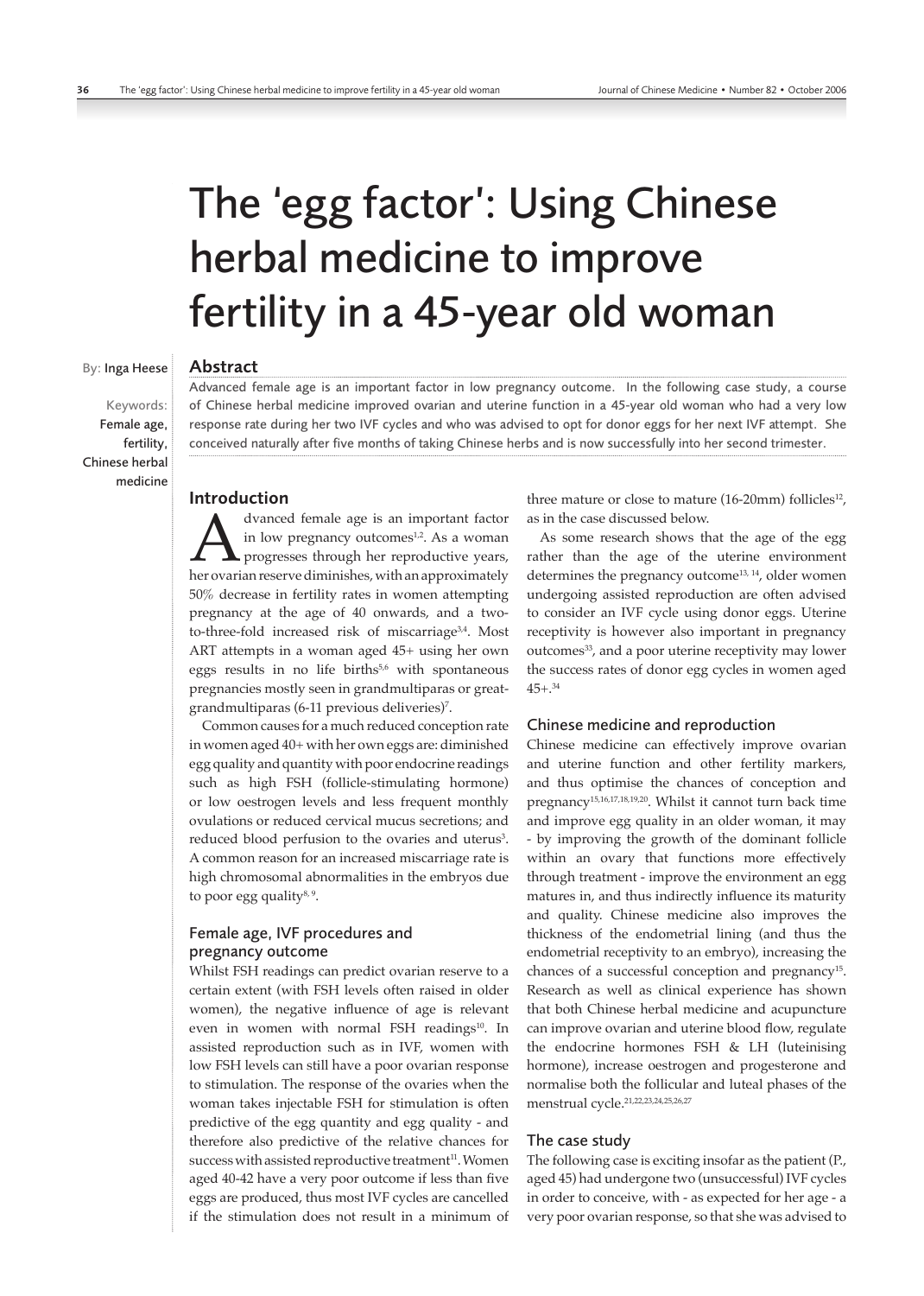have another attempt using donor eggs, or stop treatment altogether. From her BBT basal body temperature charts I could tell that her ovarian function was compromised (see Chart 1 below), so I agreed to work with her for six months to see if we could improve the ovarian function whilst she looked into the donor egg option.

P. responded to the herbs with an immediate ovarian and menstrual improvement and after five months of taking herbs daily she conceived. She has further taken herbs through the first 16 weeks of pregnancy to support her progesterone production to maintain the pregnancy, and is now successfully into her second trimester, pregnant with what seems to be a chromosomally healthy baby (determined at 12 weeks by chorionic villus sampling which can detect the most common chromosomal abnormalities such as Trisomy 13,18,21).

## Background information to the patient

P. initially came to see me for acupuncture as an adjunct to her imminent second IVF procedure. She had had a previous IVF attempt three months prior to this that had resulted in four follicles maturing with three eggs dividing into day-three embryos that were transferred but did not result in a pregnancy. As she provided me with previous BBT readings I could see the unstable pattern of both the follicular and the luteal phases that indicated her ovarian function was compromised. I recommended the use of Chinese herbal medicine (CHM) in combination with the acupuncture to support her ovarian function through the second IVF attempt. P. however did not feel comfortable with the use of CHM and chose to have acupuncture only.

Her second IVF attempt however resulted in a very poor ovarian response, despite having an FSH of eight. Only two follicles matured sufficiently and it was uncertain if they contained any eggs. The clinic offered to cancel the cycle or change the procedure to IUI (intrauterine insemination). P. and her husband decided on the latter but again no conception occurred. At a follow-up appointment they were advised that P.'s ovarian status was too poor to attempt another cycle with her own eggs, and they were strongly advised to consider the option of donor eggs.

P. then returned to me and we agreed to see if we could improve her ovarian function - this time with CHM - over the next six months whilst they looked into the donor egg option.

# TCM examination and diagnosis

I now examined her menstrual cycle more closely and had her monitor her BBT so that I could evaluate her ovarian function properly. P. had a regular menstrual cycle of 28- 30 days with menstrual bleeding lasting for seven days. Her periods were very heavy with bright red blood containing large clots. She had dysmenorrhoea with pain levels of 6/10. She experienced 5-7 days of premenstrual symptoms with breast soreness, abdominal bloating, back pain, mood swings, and constipation, and she felt hotter from ovulation onwards until the onset of her bleeding. At the time of ovulation she felt slight ovulatory twinges bilaterally, and she observed less ovulatory mucus compared to when she was younger.

### Important fertility data prior to treatment

- Last measured FSH of eight.
- Reduced ovarian response in two IVF cycles.
- BBT chart prior to administration of CHM: unstable follicular and luteal phase (see Chart 1) with a slow rise of temperature at ovulation.
- Reduced ovulatory mucus.

#### **Other relevant clinical information**

- *Body temperature:* can get very cold feet but feels very hot from ovulation until menstruation with increased thirst.
- *Skin complaints:* mild rosacea and seborrhaeic dermatitis.
- *Stool:* alternating constipation/diarrhoea with abdominal pain, particularly when stressed.
- *Tongue:* slightly yellow tongue coating.
- *Pulse:* thready, slightly wiry.

#### **TCM pattern differentiation**

Analysing her signs and symptoms as well as her BBT readings, my pattern differentiation was:

• Kidney yin deficiency with blood heat.

• Kidney yang deficiency with qi and blood stasis in the Liver and Penetrating vessel (Chong Mai).

# Understanding the TCM pathology

In P.'s case, the natural decline of both her Kidney yin and Kidney yang function due to age was visible in her BBT chart, and resulted in poor ovarian response during the IVF cycles. The unstable pattern of her follicular/yin phase indicated the instability of her Kidney yin together with some heat. This yin deficiency heat is also seen in the high follicular phase readings (see Chart 1). Other symptoms arising from yin deficiency with blood heat were also evident throughout her cycle, seen in the reduced cervical mucus and the feelings of heat, skin complaints, constipation, heavy periods and tongue coating. As Kidney yin is the foundation for egg maturation, Kidney yin deficiency was very likely the cause for her poor ovarian response to stimulation.

Her Kidney yang however was in decline too, evident in the slow rise of temperature at ovulation and the inability to maintain an elevated body temperature for the two weeks following ovulation (see Chart 1). The drop of temperature seen at day 24 (see Chart 1) reflects a drop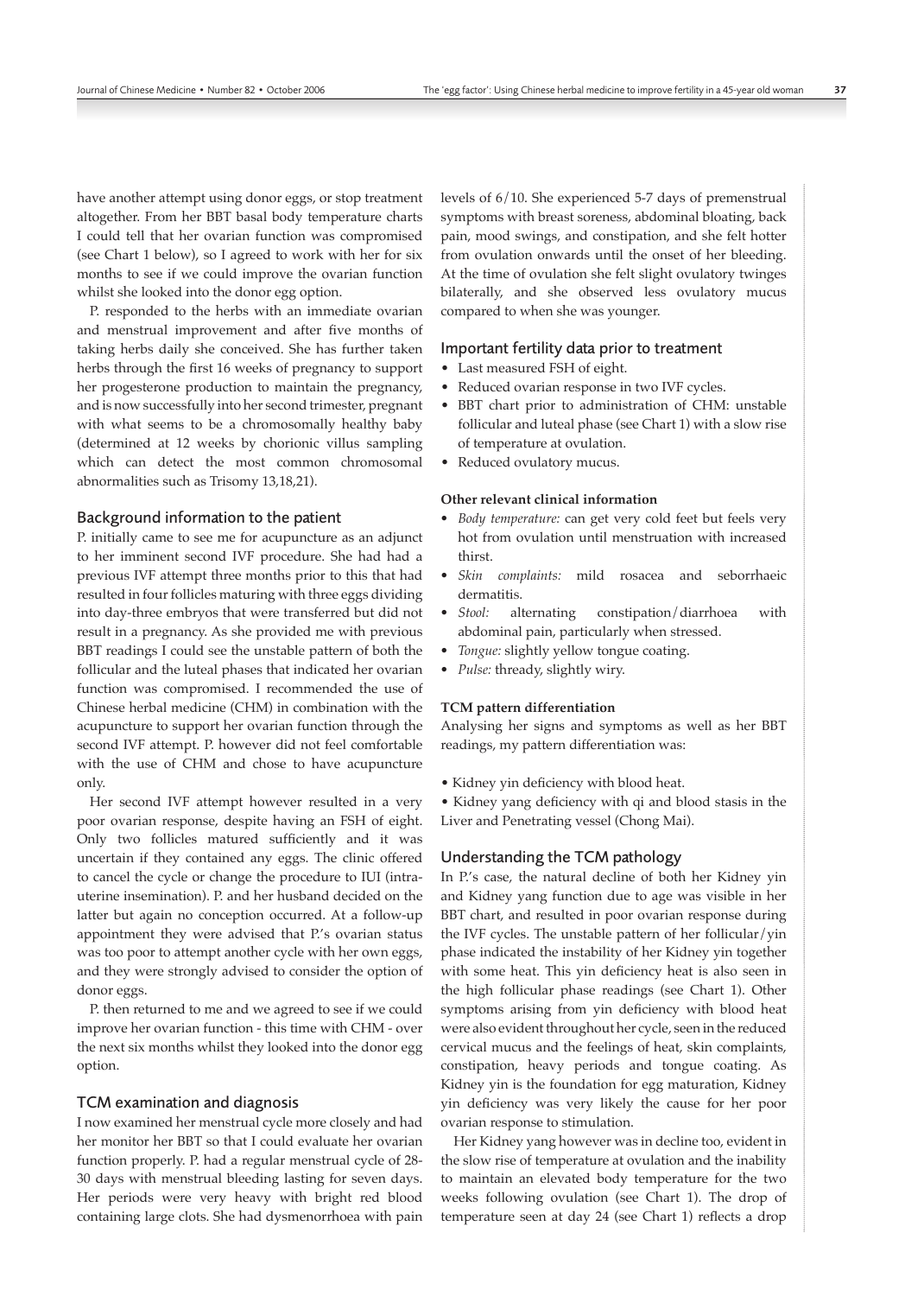in progesterone levels that would cause an implantation failure even if conception had occurred.

The raised temperature and high progesterone level is vital for maintaining a well nourished and perfused uterine lining in which an embryo can implant and grow should conception occur. This damaging effect of a 'cold uterus' has been well recognised in Chinese medicine and is discussed in Chinese medical literature<sup>28, 29</sup>.

Interestingly, once P. conceived she experienced a lot of Kidney yang deficient symptoms such as feeling very cold in the evenings for several hours, with some lower back ache and frequent urination. This together with her unstable temperature in the luteal phase made me place a strong emphasis on supporting Kidney yang in the first 16 weeks of her pregnancy, which would maintain progesterone levels and minimise early miscarriage risk.

Kidney yang is also a motive force for the free circulation of qi and blood, and it is commonly seen in clinical practice that a deficiency of Kidney yang aggravates any qi and blood stagnation, with an improvement in Kidney yang deficiency alleviating such symptoms of stagnation. P. showed clear signs and symptoms of qi and blood stagnation, seen in her pulse reading, premenstrual symptoms and menstrual pain and clotting.

The qi stagnation in the lower abdomen may have affected the fallopian tubes, making the passage of an egg more difficult, as well as interfering with the blood flow to the ovaries and uterus, making both function less efficiently. A reduced blood flow to the uterus then leads to an irregular (and thin) endometrial lining.

#### **Treatment principles**

In order to treat P. most effectively, I applied two different treatment strategies according to the stage of the menstrual cycle:

• From day four to day 14 of the menstrual cycle my treatment principle was to nourish the Liver and Kidney yin and to nourish and cool blood.

• From day 15 to day three of the menstrual cycle my treatment principle was to regulate blood and the Penetrating vessel and to warm Kidney yang.

I also asked P. to come to the clinic for monthly checkups and an acupuncture treatment just before her ovulation (Acupuncture points used at pre-ovulation: Local abdominal/ovarian points: Guanyuan REN-4, Zigong (M-CA-18) + heat lamp. Distal points to regulate the Liver and increase Kidney yang: Taichong LIV-3 + Hegu L.I.-4, Taixi KID-3).

#### **Prescriptions (given in daily dosage)**

*Post-menstruation:* to nourish the Liver and Kidney yin and to nourish and cool blood: *Gui shao di huang tang*  (Angelicae Paeonieae Rehmanniae Decoction) modified Sheng Di Huang (Rehmanniae Radix) 12

Shan Zhu Yu (Corni Fructus) 9

Shan Yao (Dioscoreae Rhizoma) 9 Nu Zhen Zi (Ligustri lucidi Fructus) 9 Han Lian Cao (Ecliptae Prostratae Herba) 12 Bai Shao (Paeoniae Radix alba) 9 Dang Gui (Angelicae sinensis Radix) 9 Mu Dan Pi (Moutan Cortex) 9 Fu Ling (Poria) 9 Ze Xie (Alismatis Rhizoma) 9 Zhi Gan Cao (Glycyrrhizae Radix preparata) 4

*Post-ovulation*: to regulate blood and the PenetratingVessel and to warm Kidney yang Dang Gui (Angelicae sinensis Radix) 9 Bai Shao (Paeoniae Radix alba) 9 Chi Shao (Paeoniae Radix rubra) 9 Dan Shen (Salviae miltiorrhizae Radix) 9 Yi Mu Cao (Leonuri Herba) 9 Tu Si Zi (Cuscutae Semen) 18 Ba Ji Tian (Morindae officinalis Radix) 12 Rou Gui (Cinnamomi Cortex) 9 Yin Yang Huo (Epimedii Herba) 12 Zhi Gan Cao (Glycyrrhizae Radix preparata) 4

#### **Modifications**

*Post-menstrual prescription:* in order to further smooth the unstable follicular phase (which indicates heat) I added more qi and blood cooling herbs after the second month of treatment, and varied between:

Zhi Zi (Gardeniae Fructus) 9 Zhi Mu (Anemarrhenae Radix) 12 Mai Men Dong (Ophiopogonis Radix) 9 Chi Shao (Paeoniae Radix rubra) 9

*Post-ovulation prescription:* I decided to increase the yang tonics to further raise and stabilise the luteal phase as well as to improve blood flow, so three months into the treatment I added the following herbs:

Xu Duan (Dipsaci Radix) 12 Chuan Xiong (Chuanxiong Rhizoma) 6

*Post-conception:* to tonify and warm Kidney yang and raise qi: *Shou tai wan* (Fetus Longevity Pill) modified

Tu Si Zi (Cuscutae Semen) 24 Xu Duan (Dipsaci Radix) 9 Sang Ji Sheng (Taxilli Herba) 9 Du Zhong (Eucommiae Cortex) 9 Shu Di Huang (Rehmanniae Radix preparata) 12 Gou Qi Zi (Lycii Fructus) 9 Dang Shen (Codonopsitis Radix) 9 Bai Zhu (Atractylodis macrocephalae Rhizoma) 12 Huang Qi (Astragali Radix) 18 Da Zao (Jujubae Fructus) 6 Sha Ren (Amomi Fructus) 4 Gan Cao (Glycyrrhizae Radix) 4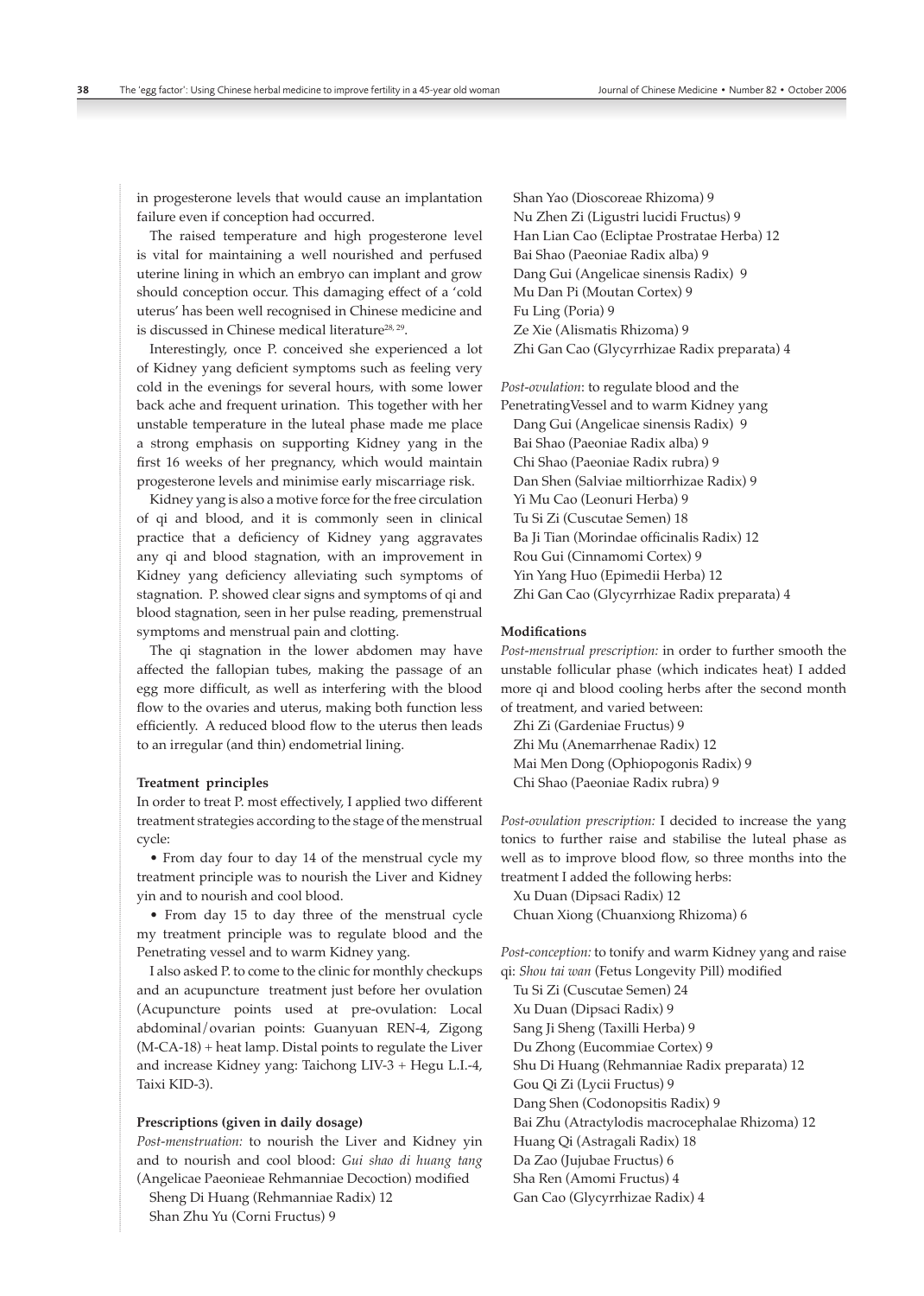#### Clinical observations throughout treatment

Common clinical measures used by Chinese medical practitioners to observe the improvement of ovarian and uterine function are a. the length of the menstrual cycle; b. the BBT chart; c. the characteristics of the menstruation.

Whilst P.'s cycle length was good even prior to taking herbs, I observed an improvement in the other two parameters (BBT chart and characteristic of menstruation) from the onset of treatment, sufficiently for P. to conceive after five months of treatment. According to her presenting pattern, she showed an improvement in Kidney function (both yin and yang) with a reduction in both blood heat and qi and blood stagnation.

#### **Changes in BBT readings**

P.'s charts before treatment showed unstable follicular and luteal phases (see Chart 1). Unstable follicular and luteal phases are recognised by the characteristic daily temperature variations (peaks and troughs) of more than  $0.2$ - $0.3$ °C<sup>30</sup>, indicating poor ovarian function. To my surprise, P.'s chart improved right from the first month of taking the herbs. Within two months of treatment, her charts had stabilised well, particularly the follicular/ yin phase which I was concerned about as it reflects the quality of follicular ripening. She still however showed a slowed rise of temperature during and just after ovulation, indicating a weaker luteal/yang phase, although once her temperature had risen around day 19 it remained elevated until the onset of the next period (see Chart 2), an essential foundation for implantation should conception occur (see above). The same pattern was observed on the following chart (see Chart 3); this time however her temperature remained elevated beyond day 30, indicating that P. had conceived.

#### **Changes in menstrual characteristics**

Again P. responded well to the herbs, having much less premenstrual tension and pain with the second menstruation after onset of treatment, and from there onwards. Her menstruation also lasted only four days instead of seven, with a much reduced blood flow.

# Fertility markers after five months of treatment

- BBT chart: stable follicular/yin phase; stable luteal phase from day 19; more prominent biphasic BBT graph.
- Reduced premenstrual symptoms.
- Much reduced dysmenorrhoea and menorrhagia.

# Discussion

As women age, their ovarian function as well as their egg quality reduces. Whilst nothing can be done to improve the genetic make-up of the egg, the environment an egg matures in may be improved so that reproductive function

is optimised. Wing & Sedlmeier (2006) found in their research that fertility markers improved as much in older women as in younger ones when Chinese herbal medicine was administered, indicating the role Chinese medicine could play in supporting fertility in older women.

Wing & Sedlmeier (2006) also showed how CHM could improve the maturity of the dominant follicle. A mature follicle increases the chances of containing a mature egg and producing a better quality embryo<sup>31</sup>. Follicular maturation may be achieved with CHM through direct stimulation of the ovaries as well as through improved blood flow in the uterine arteries that supply ovarian blood flow.

Immediately after conception and for the next 12- 16 weeks, CHM can be used to improve corpus luteum function to maintain a pregnancy. Research from China<sup>32</sup> and from Wing & Sedlmeier (2006) shows how treatment with CHM improves luteal function. Wing & Sedlmeier show increased corpus luteum size and blood flow (vascularity). As luteal phase defects are one of the causes of miscarriage and repeated miscarriage, this aspect of treatment is particularly important in women who show a luteal phase weakness in their BBT chart (or blood tests), so that the risk of miscarriage is minimised. This support is particularly important in the first 10-12 weeks of pregnancy, when all the progesterone comes from the ovaries/corpus luteum before the placenta takes over fully at about three months.

*Inga Heese* qualified from acupuncture college, then continued her studies with a 5 year BSc (Hons) TCM degree in London which included an extensive internship in hospitals in Beijing, China. She now practises at various clinics in the south of England, where she treats patients with both acupuncture and Chinese herbal medicine (ingatcm@yahoo.co.uk).

# References

- 1. Galey-Fontaine J, Cedrin-Durnerin I, Chaibi R, Massin N, Hugues JN. Age and ovarian reserve are distinct predictive factors of cycle outcome in low responders. *Reproductive Biomedicine Online*. 2005; 10(1): 94-9.
- 2. Soares SR, Troncoso C, Bosch E, Serra V, Simon C, Remohi J, Pellicer A. Age and uterine receptiveness: predicting the outcome of oocyte donation cycles*. Journal of Clinical Endocrinology & Metabolism*. 2005 Jul; 90(7): 4399-404.
- 3. Gindoff PR. Fertility Management in the older woman. http://www. resolve.org/site/PageServer? pagename=pubs\_fmow.
- 4. Jansen RP. The effect of female age on the likelihood

of a live birth from one in-vitro fertilisation treatment. *Medical Journal of Australia.* 2003 Mar 17; 178(6): 258-61.

- 5. Klipstein S, Regan M, Ryley DA, Goldman MB, Alper MM, Reindollar RH. One last chance for pregnancy: a review of 2,705 in vitro fertilization cycles initiated in women age 40 years and above. *Fertility and Sterility.* 2005 Aug; 84(2): 435-45.
- 6. Jansen RP. The effect of female age on the likelihood of a live birth from one in-vitro fertilisation treatment. *Medical Journal of Australia.* 2003 Mar 17; 178(6): 258-61.
- 7. Laufer N, Simon A, Samueloff, A, Yaffe H, Milwidsky A, Gielchinsky Y. Successful spontaneous pregnancies in women older than 45 years. *Fertility and Sterility*. 2004; 81 (5): 1328-32.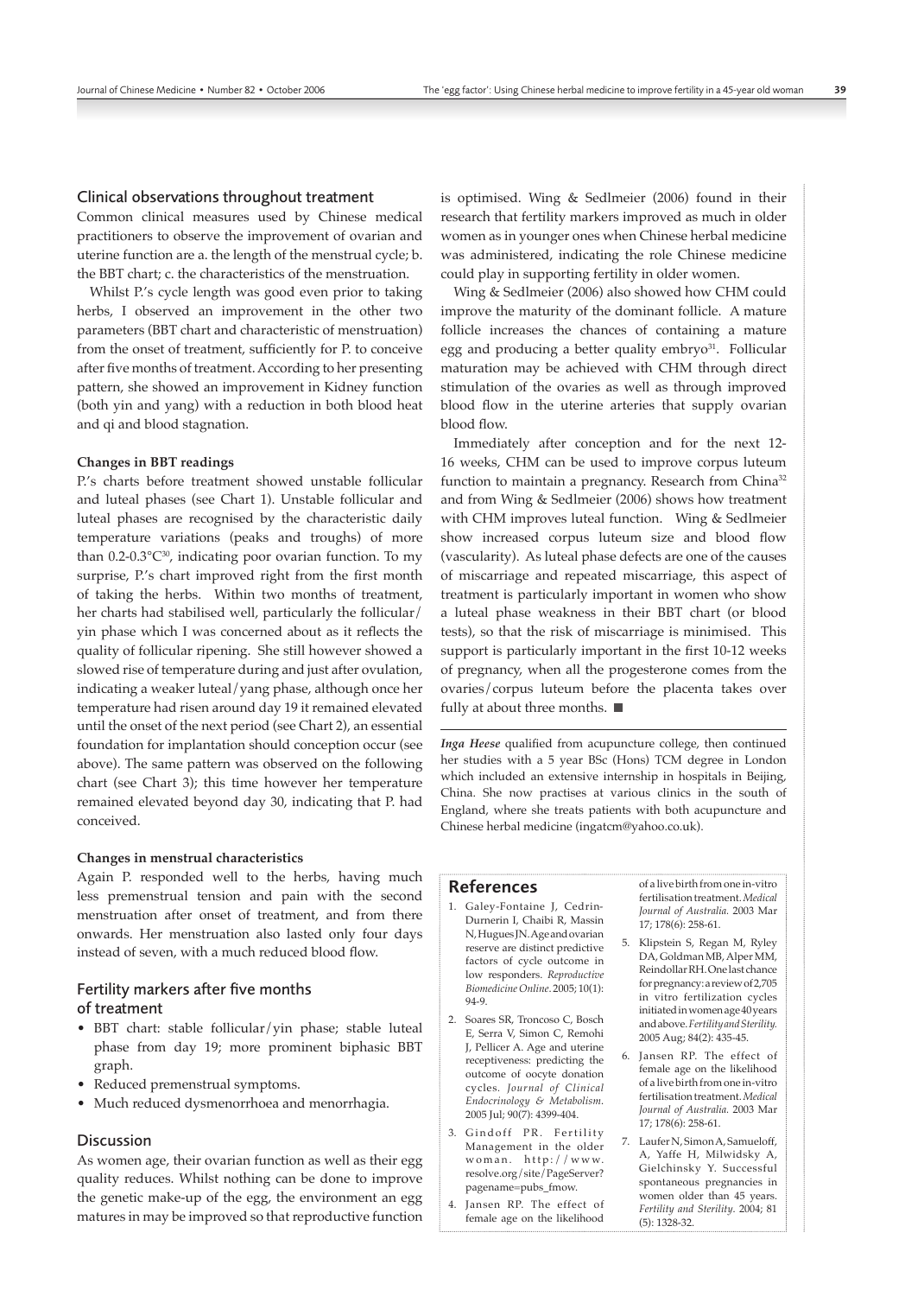

#### **Chart 3. Five months into treatment**

Conception took place.

- 8. Munne S, Alikani M, Tomkin G, Grifo J, Cohen J. Embryo morphology, developmental rates and maternal age are correlated with chromosomal abnormalities. *Fertility and Sterility.* 1995; 64(2): 382-391.
- 9. http://www.advancedfertility. com/age.htm
- 10. Galey-Fontaine J, Cedrin-Durnerin I, Chaibi R, Massin N, Hugues JN. Age and ovarian reserve are distinct predictive factors of cycle outcome in low responders. *Reproductive*

*Biomedicine Online*. 2005; 10(1): 94-9.

- 11. http://www.advancedfertility. com/testovar.htm
- 12. http://www.advancedfertility. com/eggspregnancyrates.htm
- 13. Paulson RJ, Boostanfar R, Saadat P, Mor E, Tourgeman DE, Slater CC, Francis MM, Jain JK. Pregnancy in the sixth decade of life: obstetric outcomes in women of advanced reproductive age*. Journal of the American Medical Association.* 2002 Nov 13; 288(18): 2320-3.
- 14. http://www.advancedfertility. com/testovar.htm/age.htm.
- 15. Wing T & Sedlmeier ES (2006). Measuring the effectiveness of Chinese herbal medicine in improving female fertility. *The Journal of Chinese Medicine*. 80: 22-28.
- 16. Zhang HY; Yu XZ; Wang GL. Preliminary report of the treatment of luteal phase defect by replenishing kidney. An analysis of 53 cases. *Chung Kuo Chung Hsi I Chieh Ho Tsa Chih*. Aug 1992, 12 (8): 473-4.
- 17. Yu J, Zheng HM, Ping SM. [Changes in serum FSH, LH and ovarian follicular growth during electroacupuncture for induction of ovulation]. *Zhong Xi Yi Jie He Za Zhi*. 1989 Apr; 9(4): 199-202.
- 18. Chang R, Chung PH, Rosenwaks Z. Role of acupuncture in the treatment of female infertility. *Fertility and Sterility*. 2002 Dec; 78(6): 1149-53.

Continued >